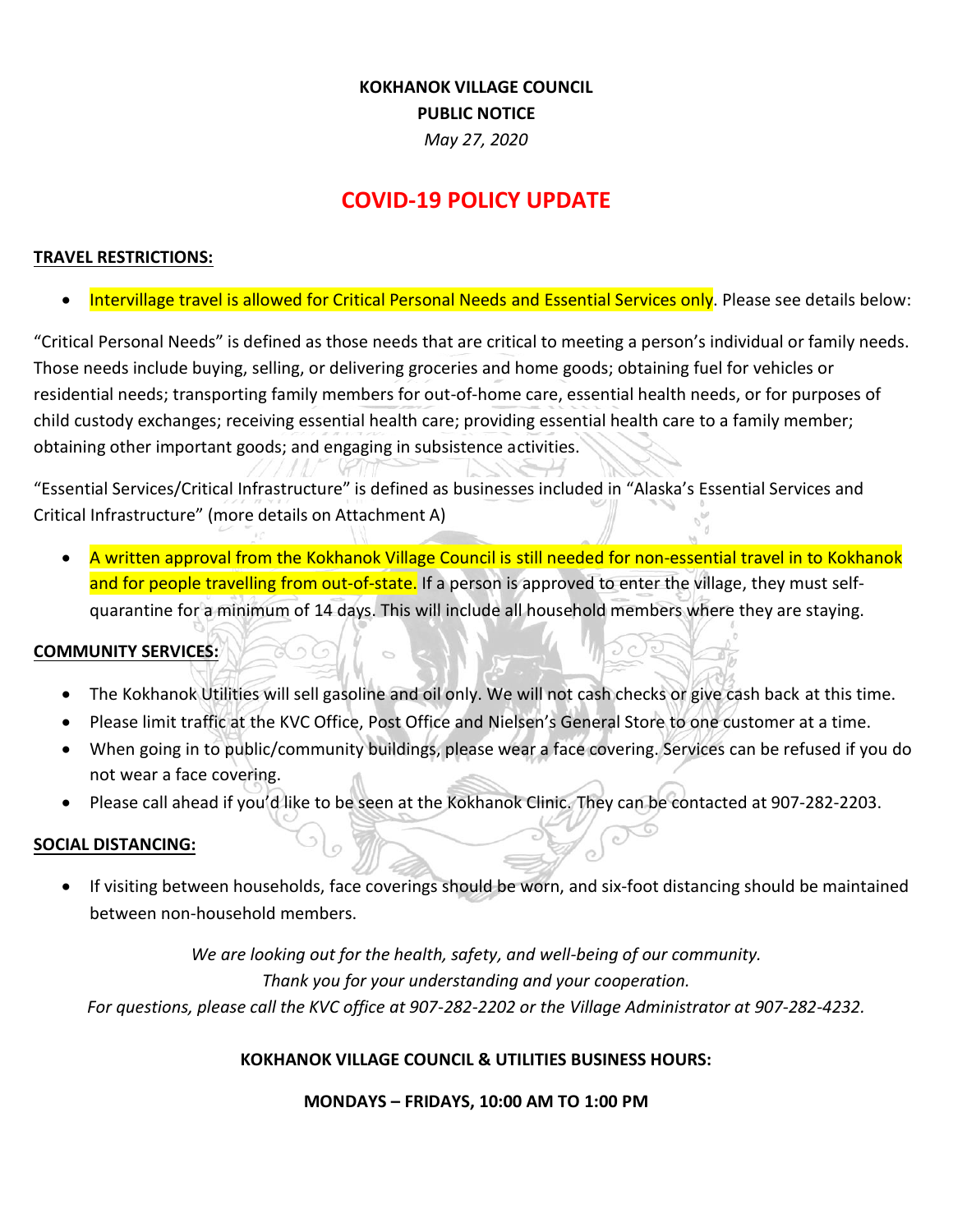## **Attachment A**

## Alaska Critical Workforce Infrastructure

Functioning critical infrastructure is imperative during the response to the COVID-19 emergency for both public health and safety as well as community well-being. Certain critical infrastructure industries have a special responsibility in these times to continue operations. At this time, critical industries and entities in Alaska include:

- a. "Healthcare Operations" including hospitals, clinics, dental emergency services, pharmacies, other healthcare facilities, home healthcare services providers, mental health providers, companies and institutions involved in the research and development, manufacture, distribution, warehousing, and supplying of pharmaceuticals, biotechnology therapies, consumer health products, medical devices, diagnostics, equipment, services, or any related and/or ancillary healthcare services. "Healthcare Operations" also includes veterinary care and healthcare services provided to animals. "Healthcare Operations" does not include fitness and exercise gyms and similar facilities.
- b. Businesses providing any services or performing any work necessary to the operations and maintenance of "Essential Infrastructure," including, but not limited to, the Port of Alaska, public works construction, construction of housing , airport operations, water, sewer, gas, electrical, oil production, mining, logging, roads and highways, public transportation, solid waste collection and removal, internet, and telecommunications systems (including the provision of essential global, national, and local infrastructure for computing services, business infrastructure, communications, and web-based services).
- c. Financial services sector, which includes workers who are needed to process and maintain systems for processing financial transactions and services, such as payment, clearing and settlement services, wholesale funding, insurance services, and capital markets activities; to provide consumer access to banking and lending services, including ATMs, movement of currency (e.g. armored cash carriers); support financial operations, such as those staffing data and security operations centers; appraisals and titling; and, key third-party providers who deliver core services.
- d. First responders, emergency management personnel, emergency dispatchers, court personnel, and law enforcement personnel are critical.
- e. Individuals providing "Essential Governmental Functions" are critical. "Essential Government Functions" means all services needed to ensure the continuing operation of government agencies and provide for the health, safety, and welfare of the public.
- f. Grocery stores, supermarkets, food banks, convenience stores, and other establishments engaged in the retail sale of food and other household consumer products (such as cleaning and personal care products). This includes stores that sell groceries and also sell other nongrocery products, and products necessary to maintaining the safety, sanitation, and essential operation of residences;
- g. Food and agriculture, company cafeterias, cultivation, including farming, livestock, and fishing;